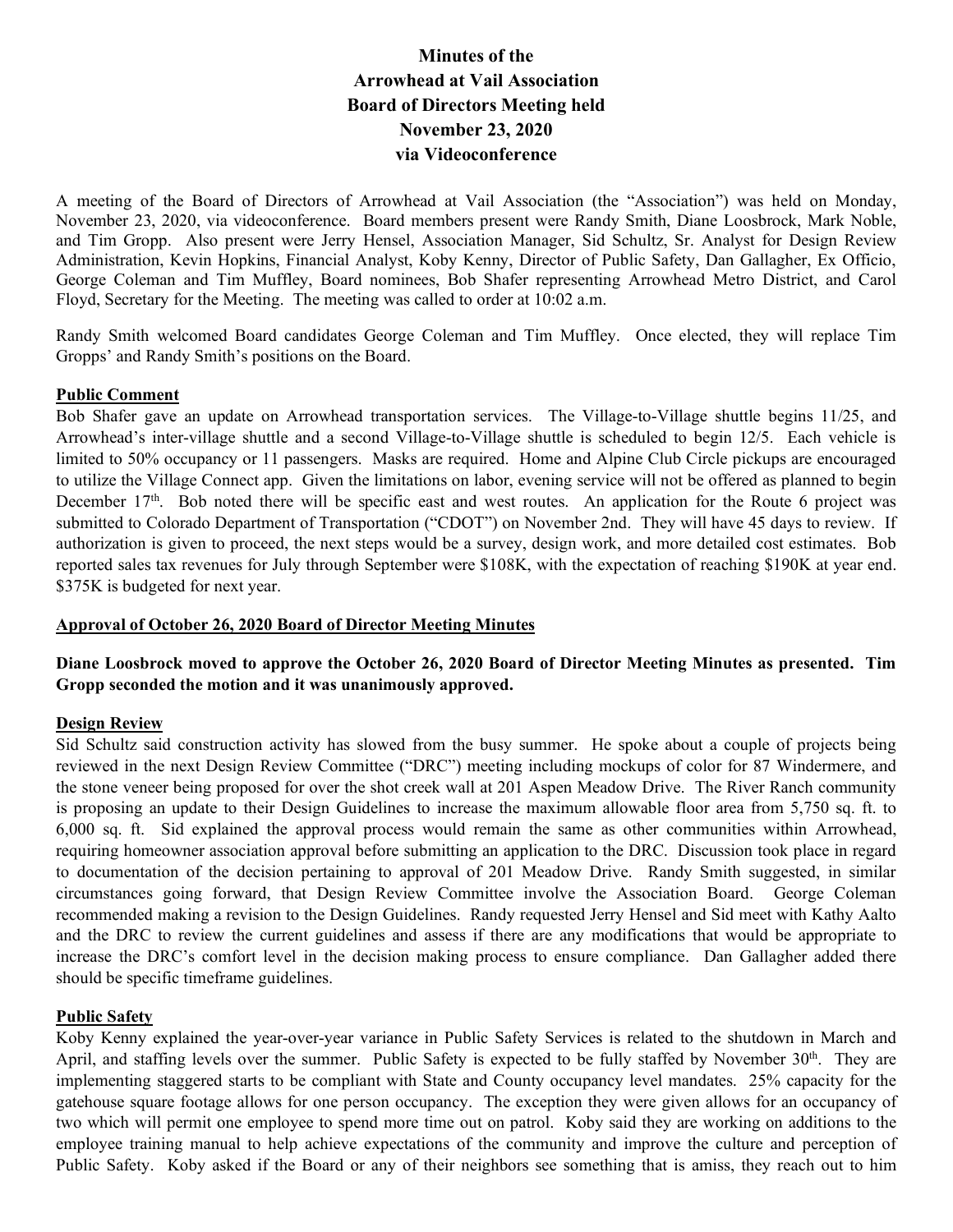directly so he can address the matter in a timely manner. Tim Gropp asked for clarification on what is included in Public Safety Services. Koby answered boot placements, deliveries, lost and found items, unlocks, etc. Diane inquired how the complaint log is compiled, noting calls she is aware of that were made and not included on the log. Koby said this is being addressed in the current training, with the expectation of much more documentation. Randy Smith spoke about response limitations in the COVID-19 environment. Koby is drafting a communication to homeowners so they will know what to expect from the Public Safety staff. Discussion took place regarding the Board's involvement in updating the Public Safety training manual.

#### **Operations Committee**

Lighting Status: Jerry Hensel requested feedback on the prototype light installed on Sawatch Drive. This light has been repositioned nightly to lessen its brightness. Jerry said a smaller version bollard light will be used in the Village.

Honeywagon Recycle Implementation Status: Jerry Hensel said last Tuesday was the second phase of exchanging containers to transition to single stream recycling. A communication was sent to homeowners last Monday with a schedule for the exchange.

Ceres Landscaping Proposal: Kathy Aalto joined the meeting to present two options for a landscaping plan to energize the community. She said the first phase will concentrate on the main entry. Whatever concept is decided upon will be expanded into driveways and intersections, and scaled appropriately. She spoke about the two-fold impression for community members and the public, and setting up a sense of arrival. The first scheme included a future roundabout on Hwy 6, with wing walls on each side of the main entry. Mature spruce trees would be preserved on the outer sides to provide framework to the entryway. Within the center island, a stone spine wall would angulate to create interest and provide a different view corridor coming and going. With focus on the median, the two outer sides could be simplified. The topic of a pedestrian walkway from the Village to Highway 6 was discussed. Kathy talked about the possibility of removing the cobble rumble strip to create a clean border for the asphalt road and regrading the drainage ditch. Kathy described the second scheme that would take out more of the dominant spruce feel in the median and create a regular rhythm of deciduous trees within a boulevard and on both sides of the road. This plan would simplify the lawn edge by using a low wall to transition up to a landscape or native area. Randy Smith asked that Board members email him and Jerry with any thoughts or feedback. Dan Gallagher suggested forming a landscape committee to work on this project. Mountain Opening: Jerry Hensel announced Beaver Creek is scheduled to open on Wednesday, November 25<sup>th</sup>, with

limited terrain. Arrowhead is tentatively scheduled to open on December 19<sup>th</sup>. Gary Shimanowitz will provide one week's notice.

Marketing and Communication: Diane Loosbrock said a newsletter recently was distributed. One more will be sent this year including uphill information. She and Randy Smith have a meeting with Fresh Tape Media next week. She referenced a social media report that she recently sent to the Board, and offered to relay any questions at the upcoming meeting.

### **Financials**

Kevin Hopkins reviewed the Balance Sheet as of October 31, 2020. He reported most of the cash has been transferred to Alpine Bank ("Alpine"). He is currently working with UNB Bank to transfer the Operating Account balance to Alpine. That account will be closed once the CD expires in 2021. No outstanding annual assessment payments have been received. Kevin asked the Board for guidance on next steps in terms of a sending a legal letter or charging interest. Jerry Hensel requested Kevin send him the list of delinquent property owners to forward to the Association's legal counsel. Kevin explained the AP process being used by the Vail Resorts accounting system. They make all AP payments and send the Association a request once or twice each month to fund that amount. Currently, some real estate transfer assessments ("RETA") checks have gone to a bank account in Broomfield and are shown as due to the Association. Once the Alpine lock box is set up, RETA checks will be sent from the title companies directly to the Association's Alpine account. Kevin pointed out the Income Statement does not reflect the updated forecast of \$2.7M for RETA at year end. In Expenses, trash is over year to date. Jerry Hensel will follow up with Vail Honeywagon to determine the reason for this overage. Randy asked that the forecasts be updated for distribution with the Annual Meeting package. Randy will include two paragraphs of notes to explain the financials and provide the rationale for assumptions in the 2021 budget, particularly around projects. Tim Gropp talked about a meeting with Alpine where cash preservation in FDIC accounts was prioritized. The bank offered a Money Market account with interest of .05%, and CDs up to .1%. There are investment options if the Association were willing to assume more risk. The bank agreed to meet with representatives of